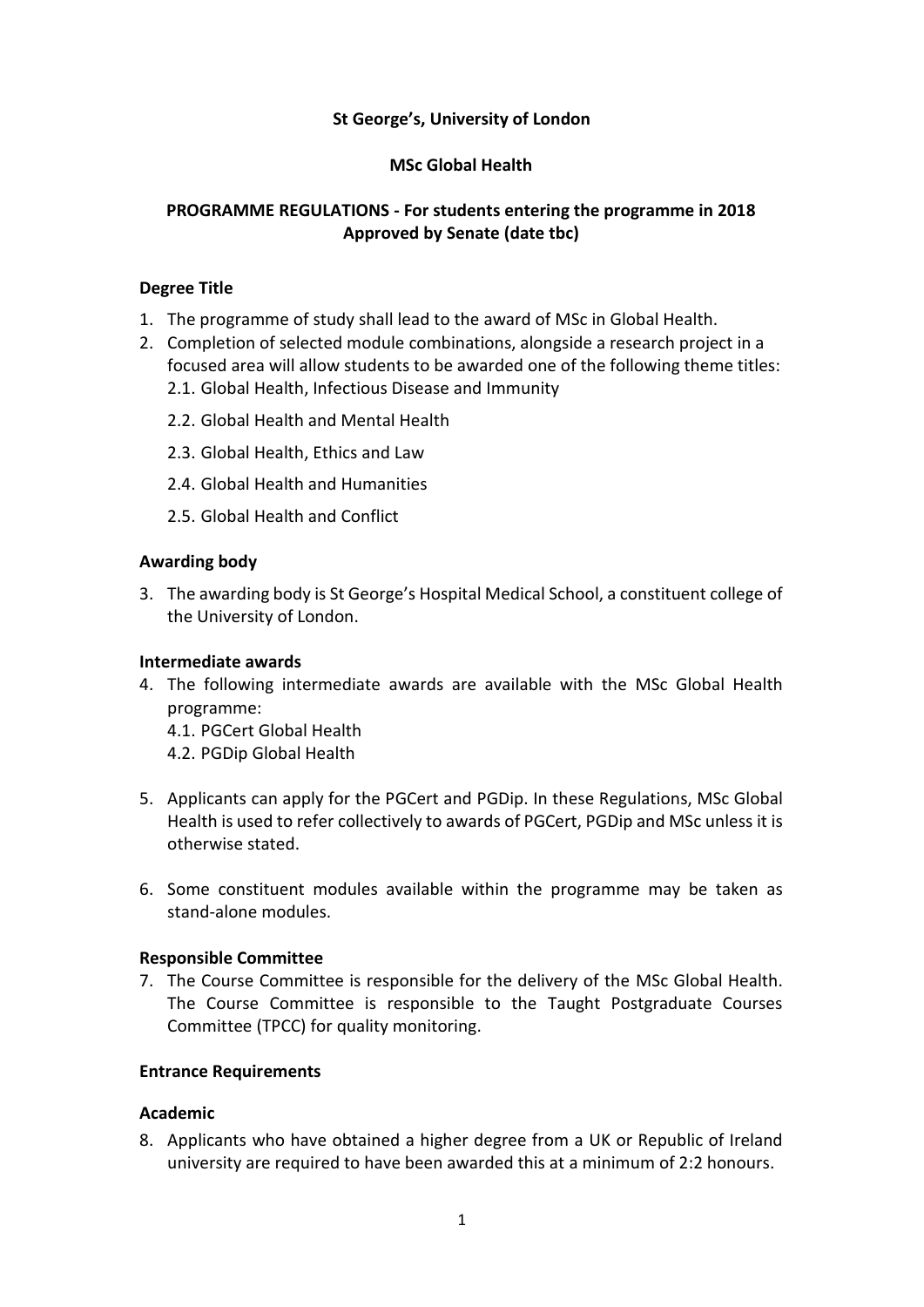- 9. An Honours degree equivalent to a 2:2 or above from an approved institution of higher education outside the UK and Republic of Ireland will be accepted. Advice on equivalence of overseas awards will be obtained from the National Recognition and Information Centre for the UK (NARIC).
- 10. The procedure for application will also include:
	- 10.1. Submission of a personal statement
	- 10.2. Two satisfactory references. One of these should be a recent academic reference and the other should be either a second academic reference or a professional/employer reference. For those unable to provide an academic referee a second professional/employer reference will be permitted.

# **Applications for stand-alone modules**

11. Applications for stand-alone modules will be subject to entry requirements 7. and 8. as described above. Applicants with non-standard qualifications will may be encouraged to consider taking a stand-alone module prior to registering for a longer degree. The deadline for application will be one month before the start date of the module and suitable applicants would be admitted on a first-come first served basis until the maximum capacity for that module was reached.

## **IELTS**

- 12. If English is not the applicant's first language, he or she must sit and pass the International English Language Testing System (IELTS) with a score of 7 overall and no less than 6.5 in each components, or an equivalent test and scores as approved by SGUL.
- 13. Test certificates should be dated within the last two years to be considered valid. Applicants will only be permitted to submit two test attempts undertaken within a 12 month period.

## **Non-standard applicants**

- 14. Applications will be considered from non-standard applicants who can demonstrate that they have the capacity to achieve the learning outcomes for the programme.
- 15. The admissions policy for the MSc Global Health will include a procedure for considering non-standard applicants. This procedure may include inter alia:
	- 15.1. Submission of a personal statement
	- 15.2. Two satisfactory references. One of these should be a recent academic reference and the other should be either a second academic reference or a professional/employer reference. For those unable to provide an academic referee a second professional/employer reference will be permitted.
- 16. Non-standard applicants may register for a stand-alone module with an entitlement to transfer to the MSc Global Health if they complete a stand-alone module successfully.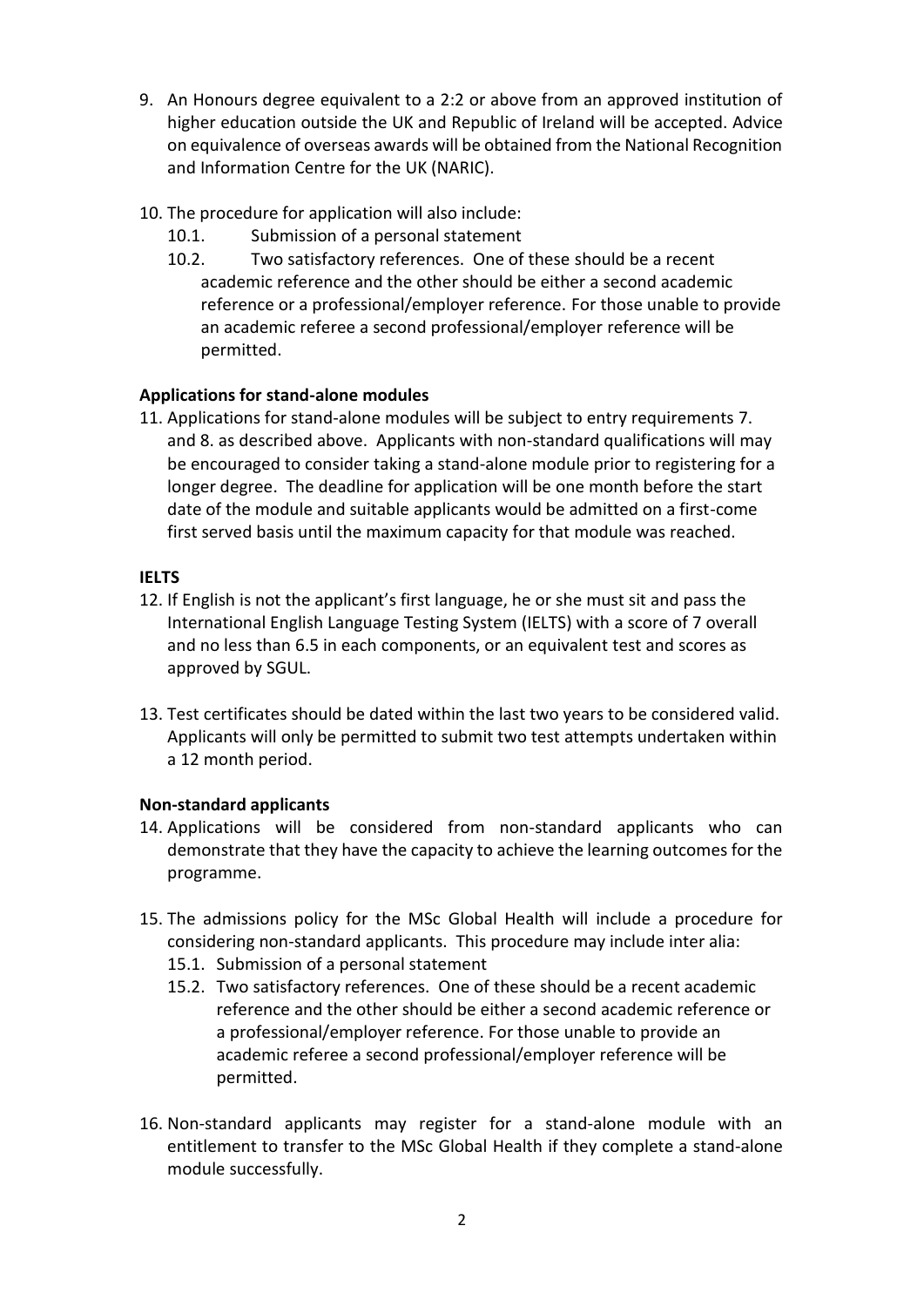#### **Admissions Policy**

- 17. The Course Committee shall agree, and from time to time prescribe changes to, the admissions policy. The admissions tutor is responsible for determining who is eligible for admission to the programme within this policy.
- 18. The admissions policy shall be made in accordance with St George's Equal Opportunities Policy and Statement on Students with Disabilities.

#### **Recognition of Prior Learning**

19. Recognition of Prior Learning is not permitted for the programme.

## **Period of Study**

20. Without prejudice to the provisions of paragraph 17 above, the minimum and maximum periods of study required are:

|               | <b>Full-time</b> |                | Part-time      |                |
|---------------|------------------|----------------|----------------|----------------|
|               | <b>Minimum</b>   | <b>Maximum</b> | <b>Minimum</b> | <b>Maximum</b> |
| <b>MSc</b>    | 1 year           | 3 years        | 2 years        | 4 years        |
| PgDip         | 1 year           | 3 years        | 2 years        | 4 years        |
| <b>PgCert</b> | 1 year           | 3 years        | 2 years        | 4 years        |

21. A student who wishes to request an extension to the maximum period of study shall do so in accordance with the procedure prescribed by Senate (see 4.13 *General Regulations)*.

#### **Programmes Structure**

22. The structure of the programme is as follows:

| $(15 \text{ credits})$ |
|------------------------|
|                        |
| (30 credits)           |
| (30 credits)           |
| (30 credits)           |
| (30 credits)           |
| $(15 \text{ credits})$ |
| (15 credits)           |
| (30 credits)           |
| (15 credits)           |
| (15 credits)           |
| (15 credits)           |
| (15 credits)           |
|                        |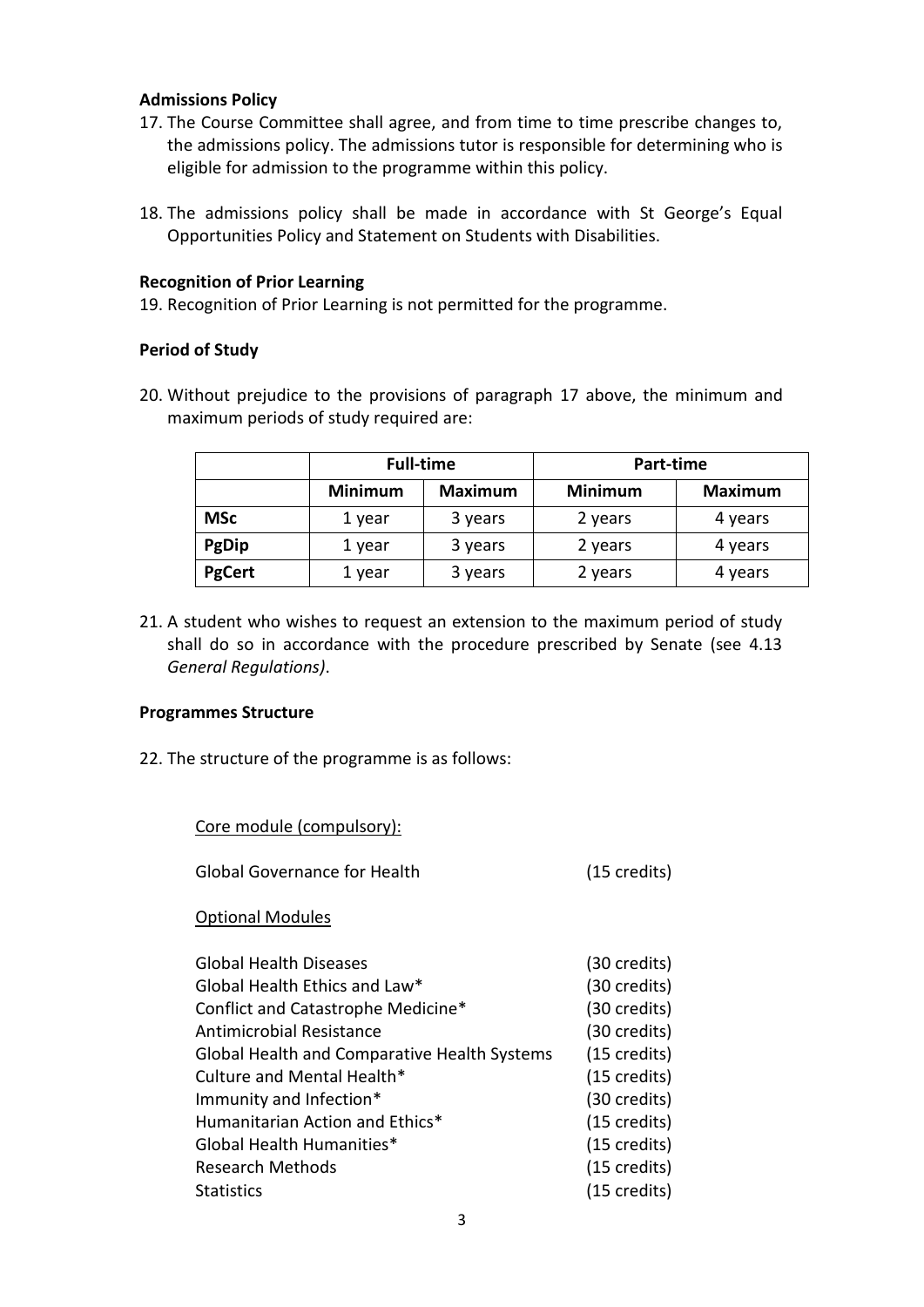| Data Analysis                  | (15 credits) |
|--------------------------------|--------------|
| Global Health Research Project | (60 credits) |

\* These modules are core for students following seeking specific themed awards

MSc Global Health (180 credits)

Students will complete all compulsory modules, a selection of optional modules totalling 120 credits, and a 60 credit Research Project

Postgraduate Diploma in Global Health (120 credits) Students must complete the core module plus 105 credits made up from optional taught modules.

Postgraduate Certificate in Global Health (60 credits) Students must complete the core module and then any combination of additional taught modules worth 45 further credits.

#### **Assessment**

- 23. A combination of course work assignments, examination, and research dissertation are prescribed for the core and optional modules and will be detailed in the module descriptors and relevant module handbooks.
- 24. The dissertation will take the form of a report on the research project conducted during the course. The 60-credit research project has a word limit of 10,000.
- 25. Generic criteria for marking academic assessments will be made available to students.
- 26. Candidates will be given a single final percentage mark for each module, taking into account the weightings of the elements prescribed in the module descriptors and relevant module handbooks. The pass mark for each assessment will be 50%.
- 27. The Course Committee shall agree, and from time to time make changes to, the Scheme of Assessment for the course. The Scheme of Assessment shall be approved by the Taught Postgraduate Courses Committee.
- 28. Students are required to make a serious attempt at all the assessments specified in the Student Handbook. Coursework must be submitted by the deadlines specified in the relevant module handbook unless written permission for an extension is given.
- 29. The Board of Examiners will determine whether a student's progress is sufficient to merit the award of credit for each module completed.
- 30. The Board of Examiners will determine at the end of the year whether a part-time student's progress in first year assessments is sufficient to permit continuation to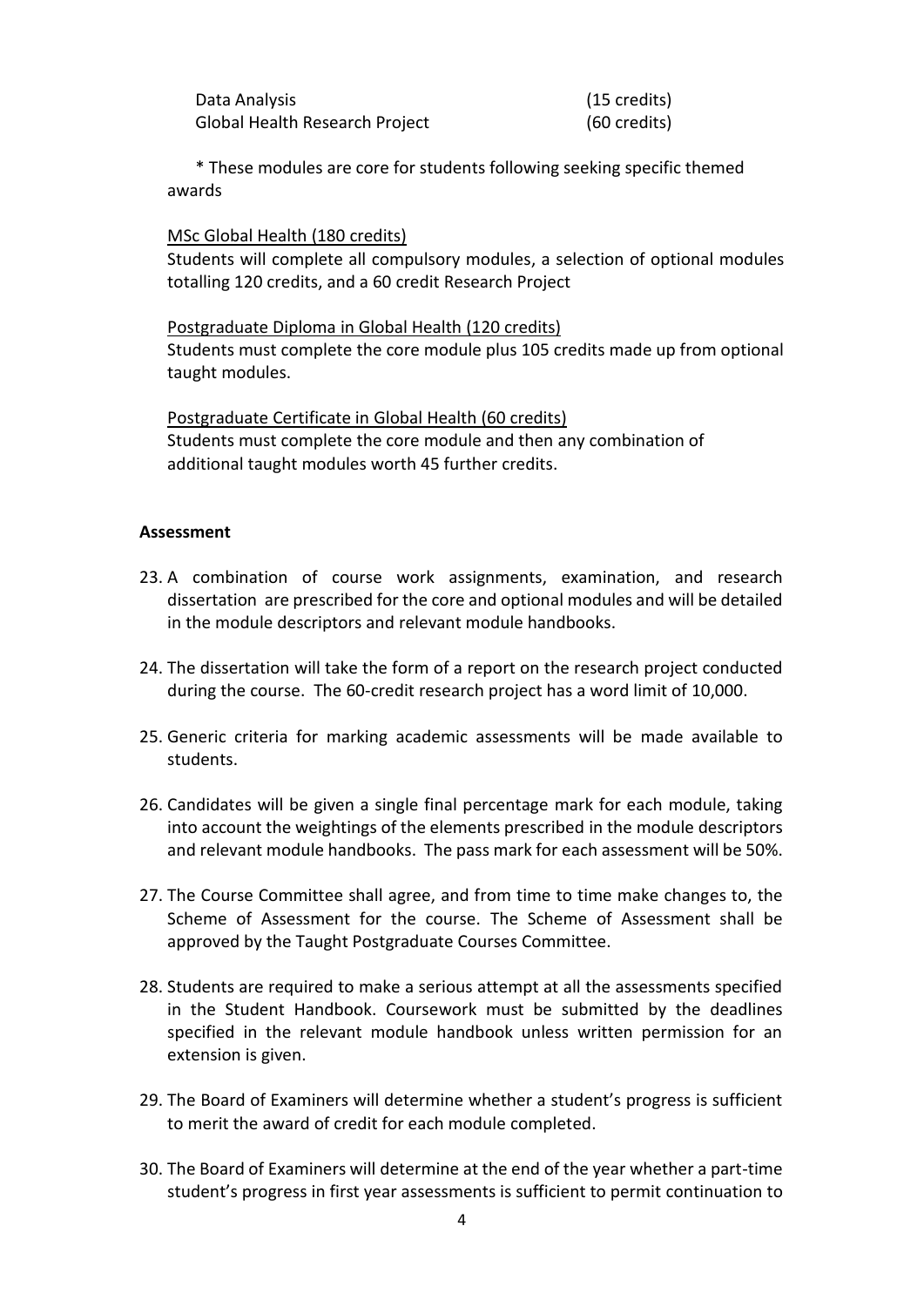the second year of the programme. Examiners will determine at the end of the programme whether a student's progress is sufficient to merit the award of the qualification for which the student has registered.

- 31. Examiners will determine whether MSc students successfully completing module credits, but not completing the whole degree, are eligible for the Postgraduate Diploma or Postgraduate Certificate.
- 32. Examiners will determine whether Postgraduate Diploma students successfully completing module credits, but not completing the whole Diploma, are eligible for the award of the Postgraduate Certificate.

## **Re-Entry to Assessments**

- 33. Students are entitled to two attempts at each assessment.
- 34. Course work assignments must normally be resubmitted within four weeks of receiving an initial fail mark. Marks for any module that involves a resubmission or resit will be capped overall at 50%.Students are required to pass each core module and sufficient numbers of option modules to complete the course. Students who persistently fail to submit course work by the deadlines specified may have their registration terminated.
- 35. Students who fail the dissertation at the first attempt will be permitted to resubmit the dissertation on one occasion at a date determined by the Board of Examiners. Marks for the re-submission of the dissertation will be limited to a bare pass (50%). Students who fail the dissertation at the second attempt will fail the MSc but may be awarded a Postgraduate Diploma at the Examiners' discretion if they have successfully completed 120 credits at level 7.

#### **Awards**

- 36. Candidates for the award of MSc Global Health must obtain a pass in all modules undertaken within the maximum registration period specified.
- 37. Candidates for the award of Postgraduate Diploma in Global Health must obtain a pass in all modules undertaken within the maximum registration period specified.
- 38. Candidates for the award of Postgraduate Certificate in Global Health must obtain a pass in all modules undertaken within the maximum registration period specified.

#### **Distinctions and Merits**

39. Criteria for the award of distinctions and merits will be specified in the scheme of assessment. Outright distinctions will be awarded to MSc candidates obtaining an overall average assessment mark of ≥69.5%. Such candidates will normally be expected to pass each component at first attempt. The award of merit will be given to MSc candidates obtaining an overall average assessment mark falling in